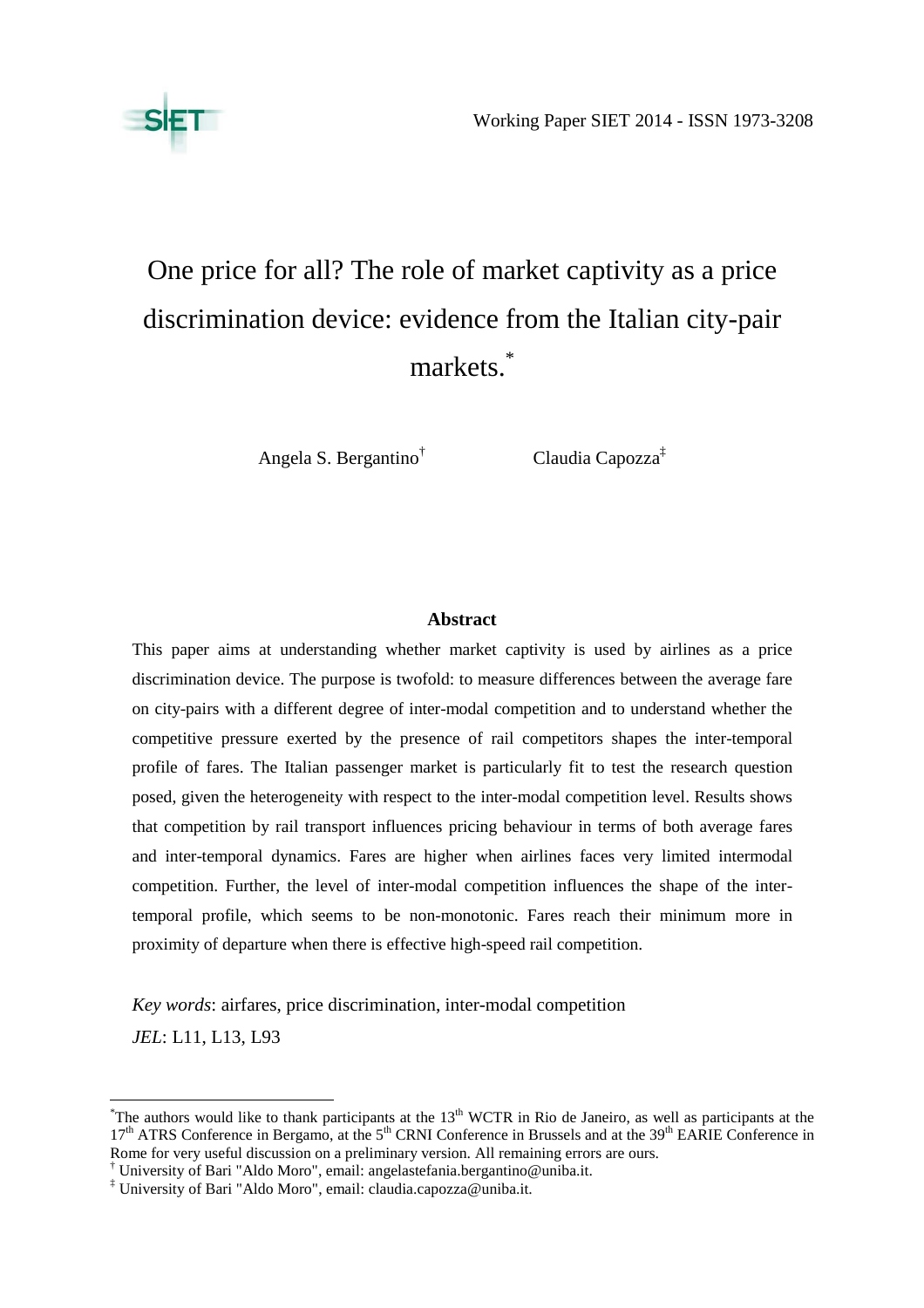#### **1. Introduction**

In the market for short-haul flights there are three sources of competition jointly affecting airline pricing behaviour: the intra-modal competition, the inter-modal competition and the competition of airline companies with themselves. The first source of competition regards the competition with other airlines for the same city-pair markets. The second one refers to the competition with other modes of transport such as trains, and especially with high-speed trains. The third one considers that airlines compete with themselves by setting different fares in different time periods prior to departure. This pricing strategy is known as inter-temporal price discrimination.

There is a large number of empirical contributions exploring pricing behaviour and competition in the air transport sector, in various geographical contexts. However, this paper differs from existing works as it attempts to study airline pricing for short-haul flights taking into account *all* the competitive forces acting in the market. Indeed, we measure the effect of intra-modal competition on fares and we shed light on the inter-temporal profile of fares to verify if airlines compete also with themselves by engaging in inter-temporal price discrimination. The most relevant contribution of our work is to explore airline pricing when the extent of intermodal competition varies across routes. In other words, we want to understand if, and to what extent, airlines undertake different pricing strategies in captive markets, i.e. markets where there is often no alternative to air-transport. The aim is twofold: to measure differences between the average fare on city-pair with a different degree of intermodal competition and to understand whether the competitive pressure exerted by the presence of rail competitors shapes the inter-temporal profile of fares.

The Italian passenger market is particularly fit to test the research question we posed, given the heterogeneity with respect to the inter-modal competition level. In this regard, Figure 1 is self-explanatory.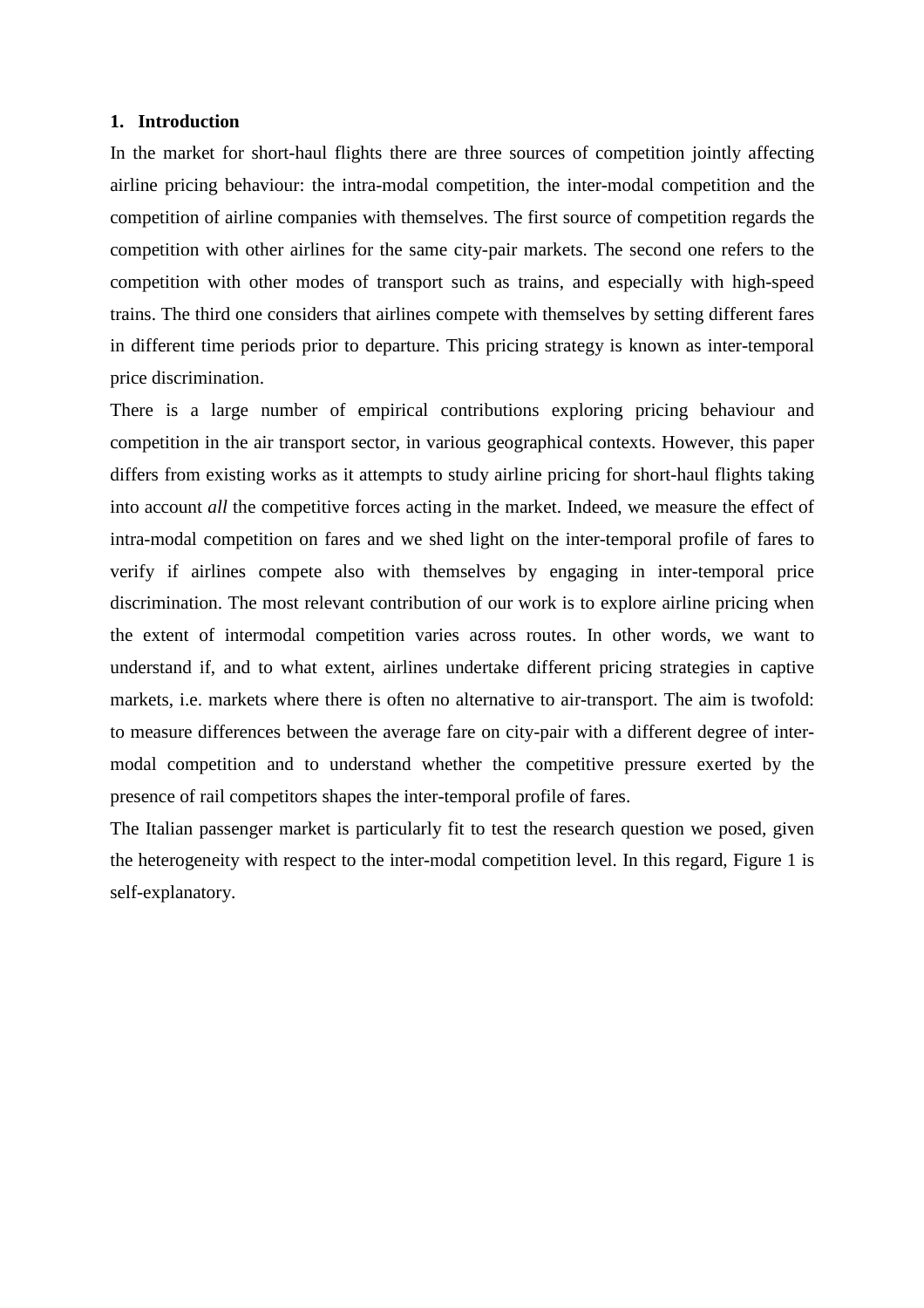

Figure 1. High speed rail network in Europe, 2012.

Source: Ministry of Infrastructure and Transport, Italy.

At first glance, one might notice that Italy shows a very relevant regional gap in rail transport. First, the rail network is less widespread throughout the country - in particular in southern regions - than the rest of western Europe. Further, high-speed rail (HSR) connections are effective in central and northern regions, while are scanty or even lacking in southern regions. Specifically, the red line depicts the fastest railway connections (HSR). As it can be seen, it lies for the largest extent, in northern Italy. Also other types of railway connections, depicted in orange and yellow, which are less fast than those in red, lie mostly in northern regions, while the southern regions are mainly connected by the traditional rails (in gray).

This gap among regional areas motivates our interest in developing an empirical analysis to understand whether airfares differs for markets with a more captive demand for airline services, that is whether airlines price discriminate according to the extent of inter-modal competition exerted by HRS.

The dataset we use to address the research question is unique. It covers a sample of Italian domestic routes operated from January 2011 to December 2012. Data on fares were collected starting sixty days before the departure from airline website to replicate consumer behaviour when making reservations. Following Bergantino and Capozza (2012), we simulate the purchase of round-trip fares instead of one-way fares. In this way, we effectively replicate the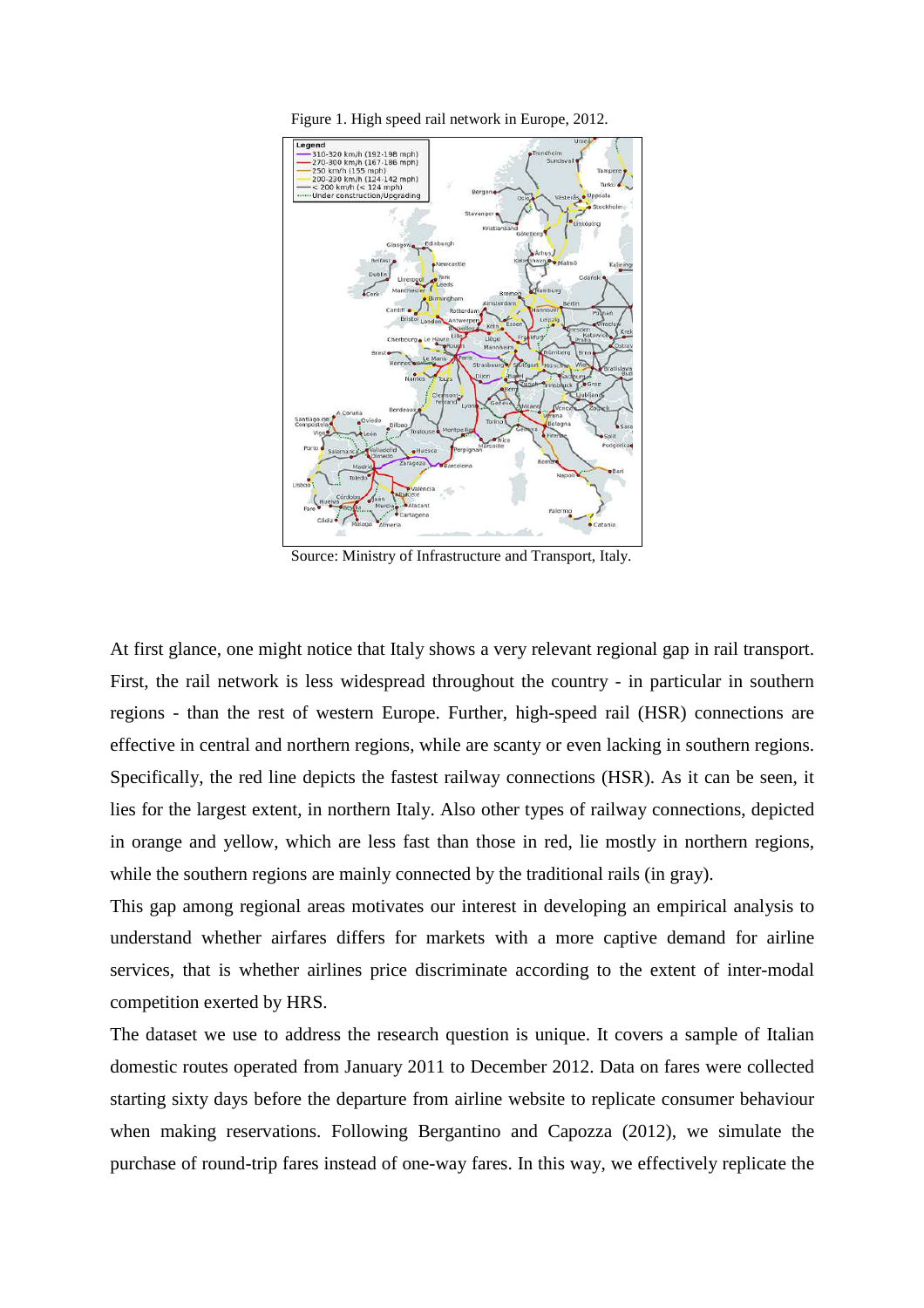demand side since travellers use to purchase round-trip tickets rather than one-way tickets. In addition, we precisely recreate the supply side as we can clearly see if, for each round-trip flight, carriers and railway operators are feasible alternative for travellers and effective competitors.

Our results confirm our initial hypothesis that airlines apply different fares for connections characterised by a different degree of intermodal competition: fares are higher when airlines faces very limited intermodal competition. Further, we find out that the inter-temporal profile of fares is non-monotonic. The level of rail-competition influences the shape of the profile: fares reach their minimum more in proximity of departure -- thus the increasing part of the distribution is shorter -- when there is effective high-speed rail competition. Therefore, the competition by rail transport influences pricing behaviour in terms of both average fares and inter-temporal dynamics. Important implications can be drawn from the results for investment policy and evaluation strategies for transportation infrastructures. High speed networks require relevant investments. Being able to identifying the indirect benefits of these investments through downward pressures on competing airline fares adds an important element to its cost-benefit analysis.

The remainder of the paper unfolds as follows. In Section 2 we survey the relevant literature. In Section 3 we present the empirical strategy and in Section 4 we give a description of the data. In Section 5 we discuss the results and in Section 6 we draw conclusions.

#### **2. Literature review**

This work is based on a strand of literature dealing with airline pricing and the factors influencing it. Following the our main objectives, we initially review papers which analyse the effect of intra-modal competition on fares, then we focus on works studying the effect of inter-modal competition on fares. We conclude the survey with contributions exploring the inter-temporal price discrimination.

The first to study the impact of market structure on fares was Borenstein (1989) on the US airline industry. He develops a model using market share at both route and airport level. Results indicate that market share, whatever measure adopted, influences carrier's ability to raise fares since the dominant presence of an airline at an airport increases its market share on the routes included in that airport. However, Evans and Kessides (1993) point out that, when controlling for inter-route heterogeneity, market share on the route is no longer relevant in determining fares, which are, instead, determined by carriers' market share at the airports.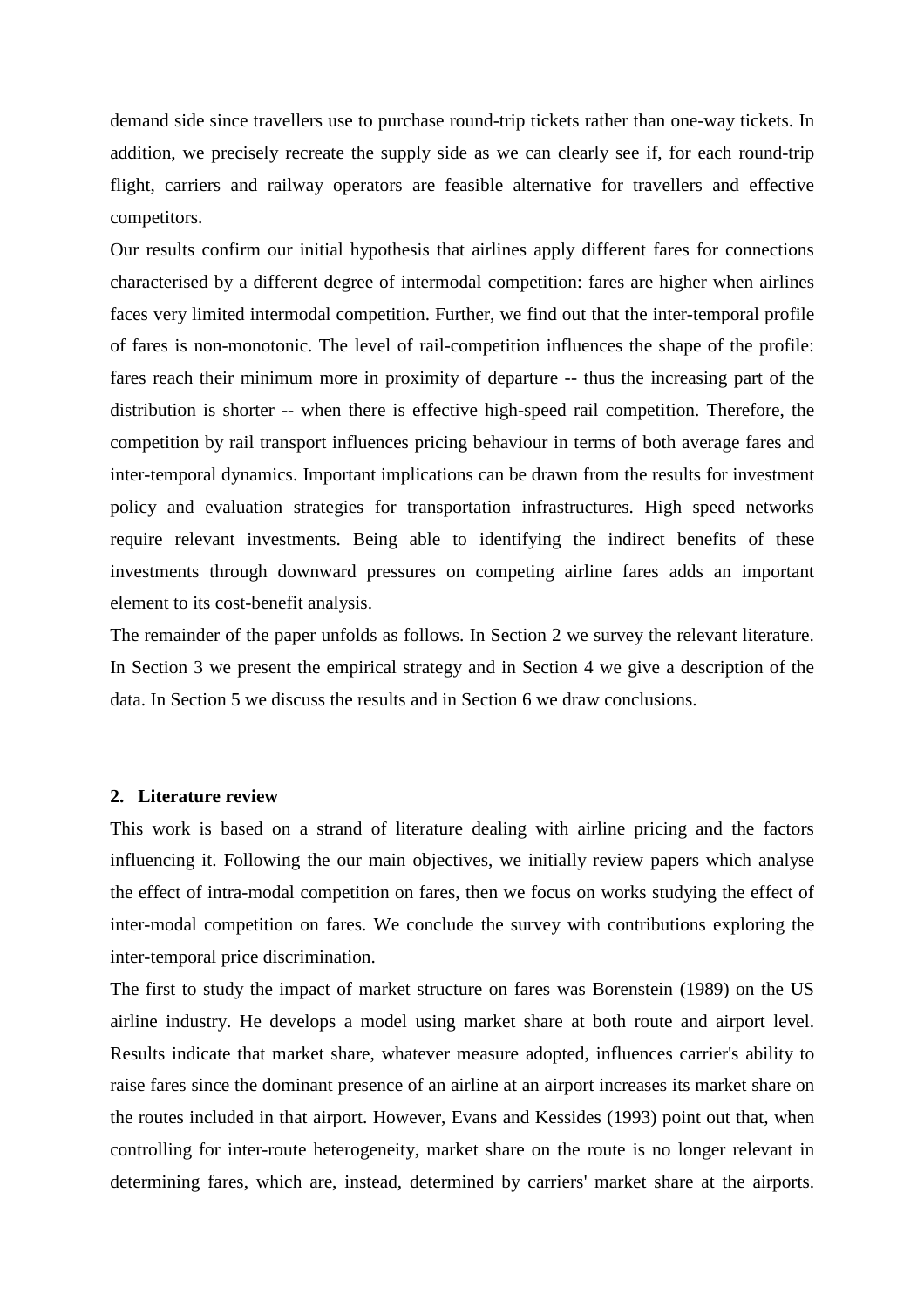More recently, some contributions explored the European airline markets. Unlike the US market, Carlsson (2004) finds that market power, measured by the Herfindahl index, does not have a significant effect on fares whereas it influences flight frequencies. Consistently, Giaume and Guillou (2004) find a negative and, often, non significant impact of market concentration for connections from Nice Airport (France) to European destinations. Bachis and Piga (2007a) measure the effect of market concentration at the origin airport on fares applied by British carriers, considering either the route or the city-pair level. Their results reveal the existence of a large degree of substitutability between the routes within a city-pair. A greater market share at route level leads to higher fares while at city pair level it does not. Gaggero and Piga (2010) find that higher market share and Herfindhal Index at the city-pair level leads to higher fares on routes connecting the Republic of Ireland to the UK. Finally, Brueckner et al. (2013) provide a comprehensive analysis of competition and fares in domestic US markets, focussing on the roles of low cost carriers (LCCs) and full service carrier (FSCs). They find that FSC competition in an airport-pair market has a limited effect on fares, whilst competition in a city-pair market has no effect. In contrast, LCC competition has a strong impact on fares, whether it occurs in airport-pair markets or in city-pair markets.

While there is plenty of evidence on the impact of intra-modal competition on fares, relative few studies examined the impact of inter-modal competition on fares. Actually, some contributions mainly focused on the effect of inter-modal competition on the airline operation and market share. For instance, Behrens and Pels (2012) analyse inter-modal competition in the London-Paris market. Empirical results indicate that HSR is a competitor for both FSCs and LCCs insomuch as some FSC are pushed out of the market when they encounter strong competition from HSR. Jiménez and Betancor (2012) examine air carriers' reaction to the opening of the HSR service in Spain, finding that the presence of the new service has reduced, on average, the number of air transport operations by 17 per cent. The study conducted by Steer Davies Gleave (2006) shows that HSR is able to capture a relative large market share and, as a consequence, airline fares could drop even below that of HSR services. Additionally, Yang and Zhang (2012), exploring form both a theoretical and an empirical perspective the inter-modal competition, show that airfares are decreasing in rail speed when the marginal cost of HSR is not too large.

As far as concerns inter-temporal price discrimination, this pricing strategy entails that the same market is periodically covered.<sup>1</sup> Specifically, in the airline industry, inter-temporal price

 $\overline{a}$ 

 $<sup>1</sup>$  In a theoretical model with two time periods Logfren (1971) shows that a seller applies, for the same good,</sup> higher prices to consumers with higher purchasing power in the first period and lower prices to consumers with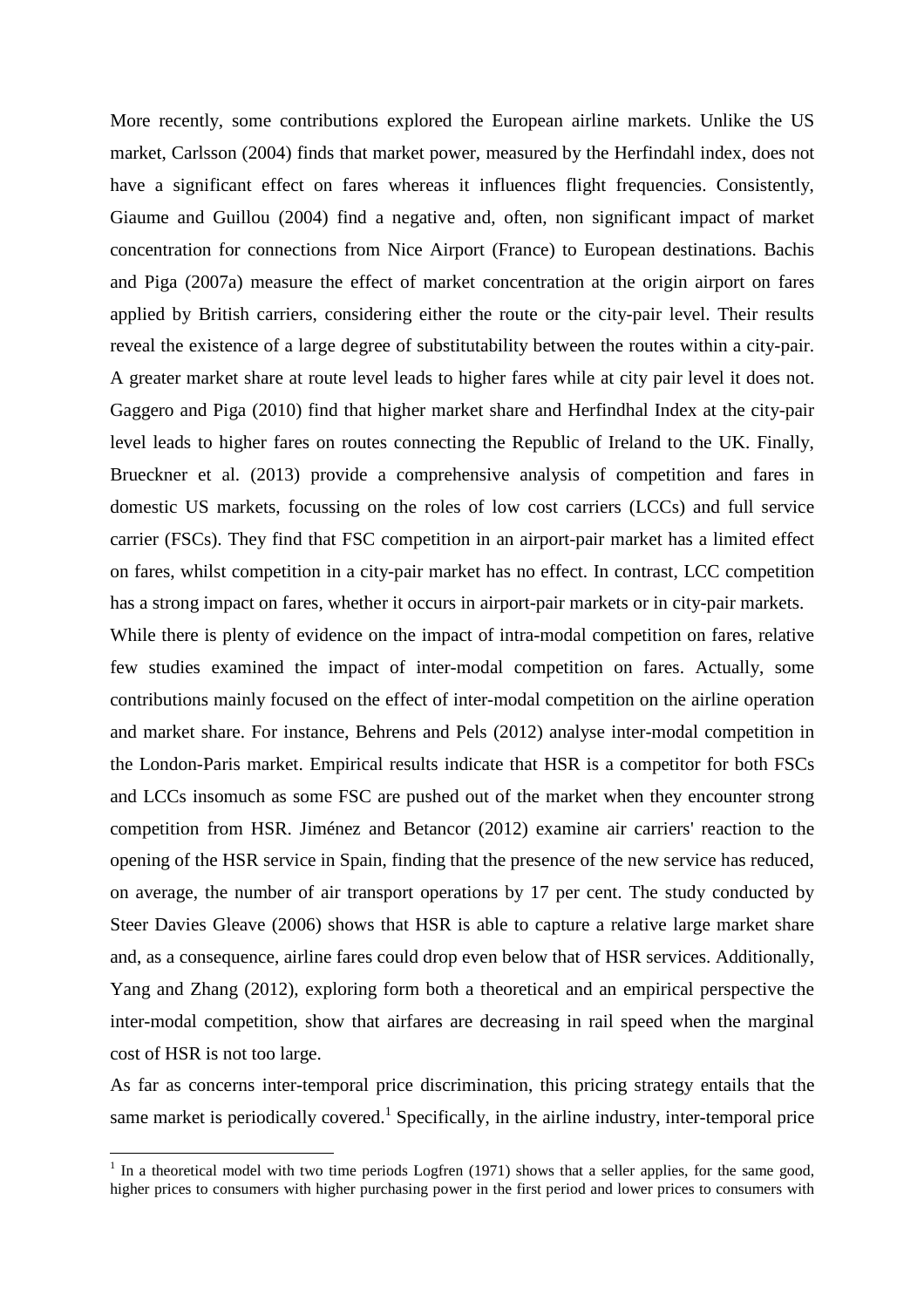discrimination consists of setting different fares for different travellers according to the days missing to departure when the ticket is bought. However, differently from markets for commodities, in the airline industry the inter-temporal profile of fares is increasing. Using inter-temporal price discrimination, airlines exploit travellers' varied willingness to pay and demand uncertainty about departure time. Price-inelastic consumers, usually business travellers, use to purchase tickets close to departure date, whilst price-elastic consumers, usually leisure travellers, tend to buy tickets in advance.<sup>2</sup>

Actually, Gale and Holmes (1992, 1993) prove that through advance-purchase discounts a monopoly airline can increase the output by smoothing demand of consumers with weak time preferences over flight times and extract the surplus of consumers with strong preferences. More recently, Möller and Watanabe (2010) show that advance-purchase discounts the is preferred to clearance sales for airline tickets because their value is uncertain to buyers at the time of purchase and reselling is costly or difficult to implement.

The inter-temporal profile of fares has been also empirically explored. McAfee and te Velde (2006) find out that one week before the departure there is a significant rise in fares, which is on the top of the rise of two weeks before the departure. Bachis and Piga (2007a) show that fares posted by British LCCs follow an increasing inter-temporal profile. Instead, Bachis and Piga (2007b), who examine UK connections to and from Europe, and Alderighi and Piga (2010), that focussed on Ryanair pricing in the UK market, find a U-shaped fare inter.temporal profile. Gaggero and Piga (2010) show that fares for Ireland-UK connections follows a J-curve. Gaggero (2010) argues that there are three categories of travellers: earlybookers and middle-bookers, usually leisure travellers, and late-bookers, mostly business travellers. Early-bookers have a slightly inelastic demand. Families planning holidays are, for instance, willing to pay moderately higher fares to travel during vacations. Middle-bookers exhibit the highest demand elasticity as they are more flexible and search for the cheapest fares. Late-bookers reveal an inelastic demand. A business traveller typically books the ticket a few days before departure, with fixed travel dates and destination. As a result, fare inter-

l

lower purchasing power in the second period. Stokey (1979) implicitly extend Logfren's framework to a continuous of periods. She claims that IPD occurs when goods are "introduced on the market at a relatively high price, at which time they are bought only by individuals who both value them very highly and are very impatient. Over time, as the price declines, consumers to whom the product is less valuable or who are less impatient make their purchases". In her paper reference is made to commodity such books, movies, computers and related programmes.

 $\bar{2}$  Travellers' heterogeneity appears to be a necessary condition to successfully implement price discrimination strategies. In a theoretical contribution Alves and Barbot (2009) illustrates that low-high pricing is a dominant strategy for LCCs only if travellers, on a given route, show varied willingness to pay.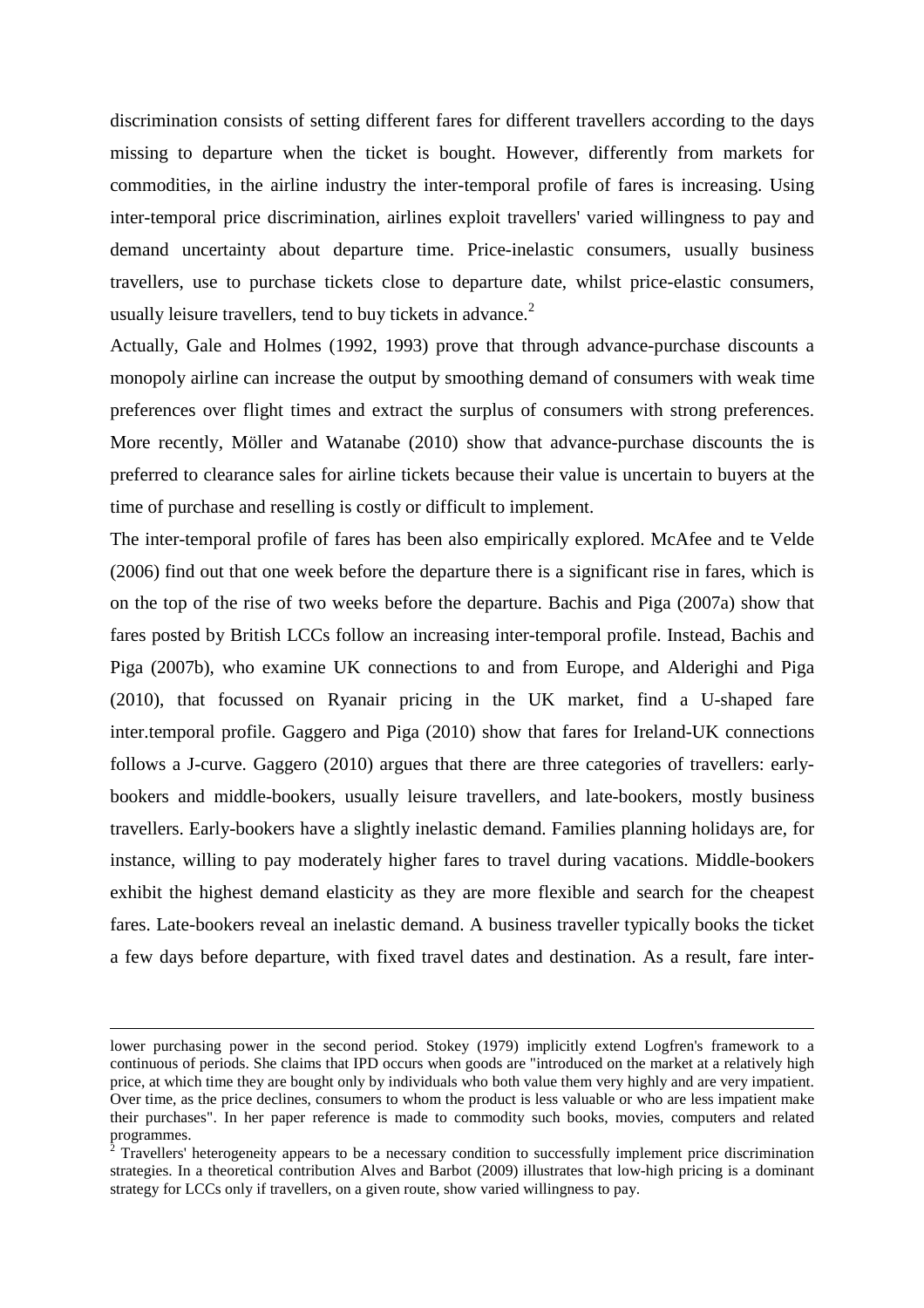temporal profile is J-shaped as it reflects a pattern opposite to that of travellers' demand elasticity.<sup>3</sup>

Bergantino and Capozza (2012) explore airlines pricing for short-haul flights in contexts with no credible threat of inter-modal competition. They find out a non-monotonic inter-temporal profile of fares with a minimum occurring between 43th-45th days before departure. Their claim is that, on the one hand, the non-monotonicity would be the evidence that airlines exploit consumer bounded rationality. On the other hand, a higher fare for very-early purchasers can be seen as a fee for risk-aversion.

This paper differs from previous contributions as it studies airline pricing for short-haul flights taking into account all the competitive forces acting in the market. Indeed, we measure the effect of intra-modal competition on fares and we shed light on the inter-temporal profile of fares to verify if airlines compete also with themselves by engaging in inter-temporal price discrimination. The most relevant contribution of our work is to explore airline pricing when the extent of intermodal competition varies across routes. In other words, we want to understand if, and to what extent, airlines undertake different pricing strategies in captive markets, i.e. markets where there is often no alternative to air-transport. The aim is twofold: to measure differences between the average fare on city-pair with a different degree of intermodal competition and to understand whether the competitive pressure exerted by the presence of rail competitors shapes the inter-temporal profile of fares.

## **3. Empirical strategy**

l

To explore airline pricing for short-haul flights taking into account all the competitive forces in the market, we begin by defining the following equation to be estimated:

$$
ln(P_{\text{ijkst}}) = \alpha + \beta H H I_{\text{iks}} + \gamma f (Booking \text{Day}_{t}) + \theta P e a k_{ks}
$$
  
+  $\rho Control \text{ Dummies}_{\text{ijkst}} + u_{\text{ijkst}}$  (1)

where *i* indexes the route, *j* the carrier, *k* the departure date and *s* the return date. We define a daily time dimension t that goes from 1 to 60.

 $3$  Abrate et al (2010) show that in the hotel industry, hoteliers undertake IPD with two opposite trends. If a room is booked for the working days, last minute prices are lower. Instead if a room is reserved for the weekend, last minute prices are higher.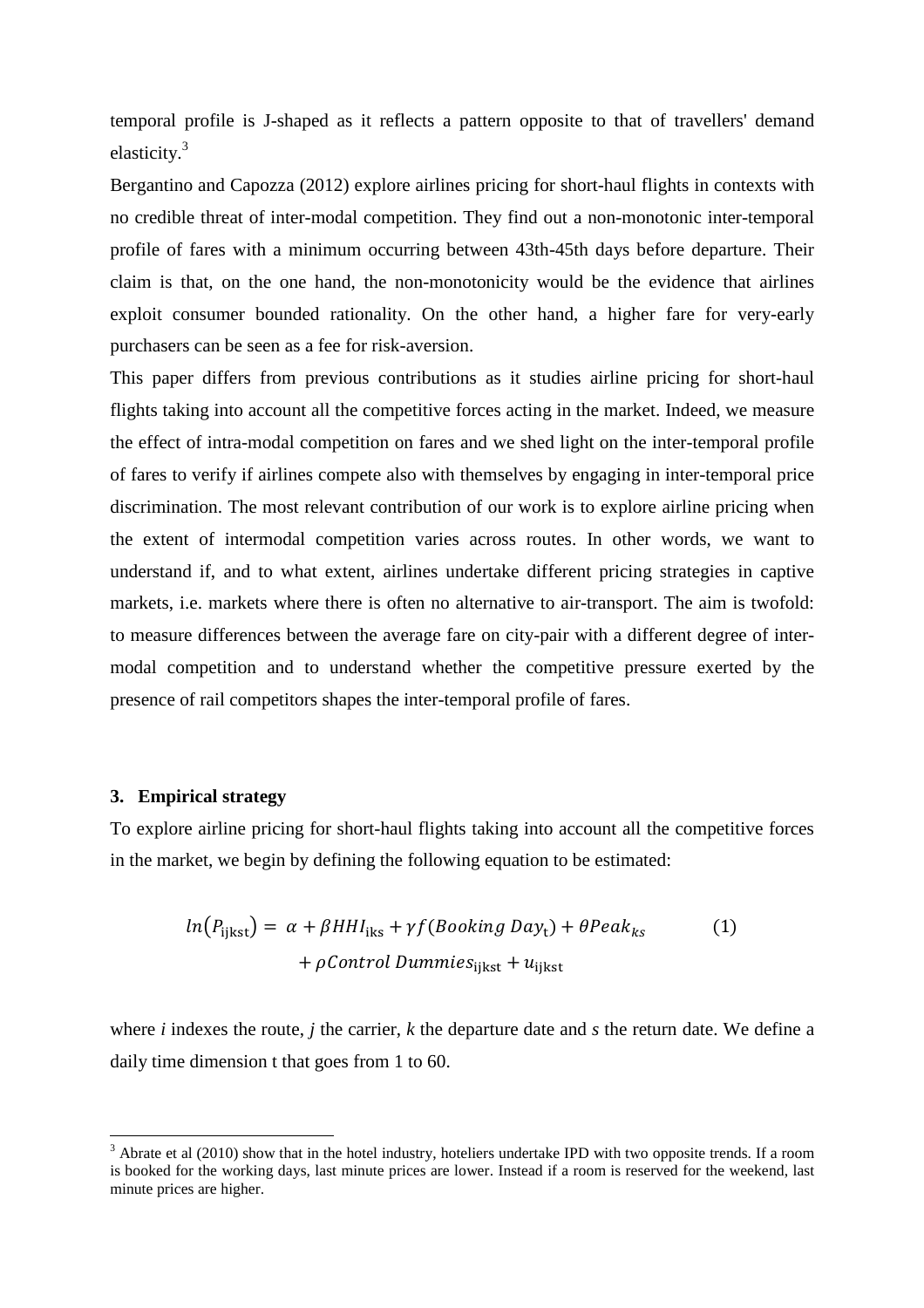The dependent variable is the log of the fares. The extent of intra-modal competition is measured by the Herfindahl-Hirschman Index (HHI):  $\sum_{j=1}^{N} MS_{ijks}^2$ , where MS is the average share of the daily flights operated by an airline at the two endpoints of a city-pair.<sup>4</sup>

The variable *Booking Day* captures the effect of inter-temporal price discrimination and ranges from 1 to 60. As suggested by previous empirical findings, we cannot make any hypothesis on the functional form of Booking Day that, then, we empirically identify.

Further, the variable *Peak*, introduced to control for peak demand effects, is a dummy equal to 1 for flights occurring during summer holidays, winter holidays, bank holidays and public holidays, 0 otherwise. We also include a rich set of *Control dummies*:

- *Route-specific dummies* to capture route-specific effects, demand and cost (or price) differences:
- *Carrier-specific dummies* to absorb the impact of differing strategies among the players in the market;
- *Year dummies* to account for macroeconomic factors equally affecting all flights in each year;
- *Month dummies* to capture seasonal effects;

l

• *Stay dummies* to control for the length of stay (i.e. how many days elapse between departure and return).

Finally,  $u_{\text{iikst}}$  is the composite error term, where  $u_{\text{iikst}} = \alpha_{\text{iikst}} + \varepsilon_{\text{iikst}}$ . Specifically,  $\alpha_{\text{iikst}}$  is the unobserved heterogeneity and  $\varepsilon_{\text{iikst}}$  is the idiosyncratic error term. Standard errors are clustered at flight level since observations on flights are not likely to be independent over time.

To understand if market captivity is used by airlines as a price discrimination device - namely, if airline pricing differs when the extent of inter-modal competition varies across routes - the empirical analysis is structured as follows. First, the regressions are performed on the full sample of Italian domestic connections in order to measure the general effect of intra-modal competition on fares and to point out the dynamic of pricing over time. Then, regressions are performed on two subsamples of Italian domestic routes. The first subsample is composed by routes connecting northern cities to central cities, where the inter-modal competition from HSR services is effective. The second subsample is composed by routes connecting northern

<sup>&</sup>lt;sup>4</sup> In the Italian domestic market only the city of Rome and Milan have multiple airports. On almost each routes included in the city-pairs from/to Rome and Milan carriers are monopolist. Therefore, we need the city-pair level to capture the real competition between carriers.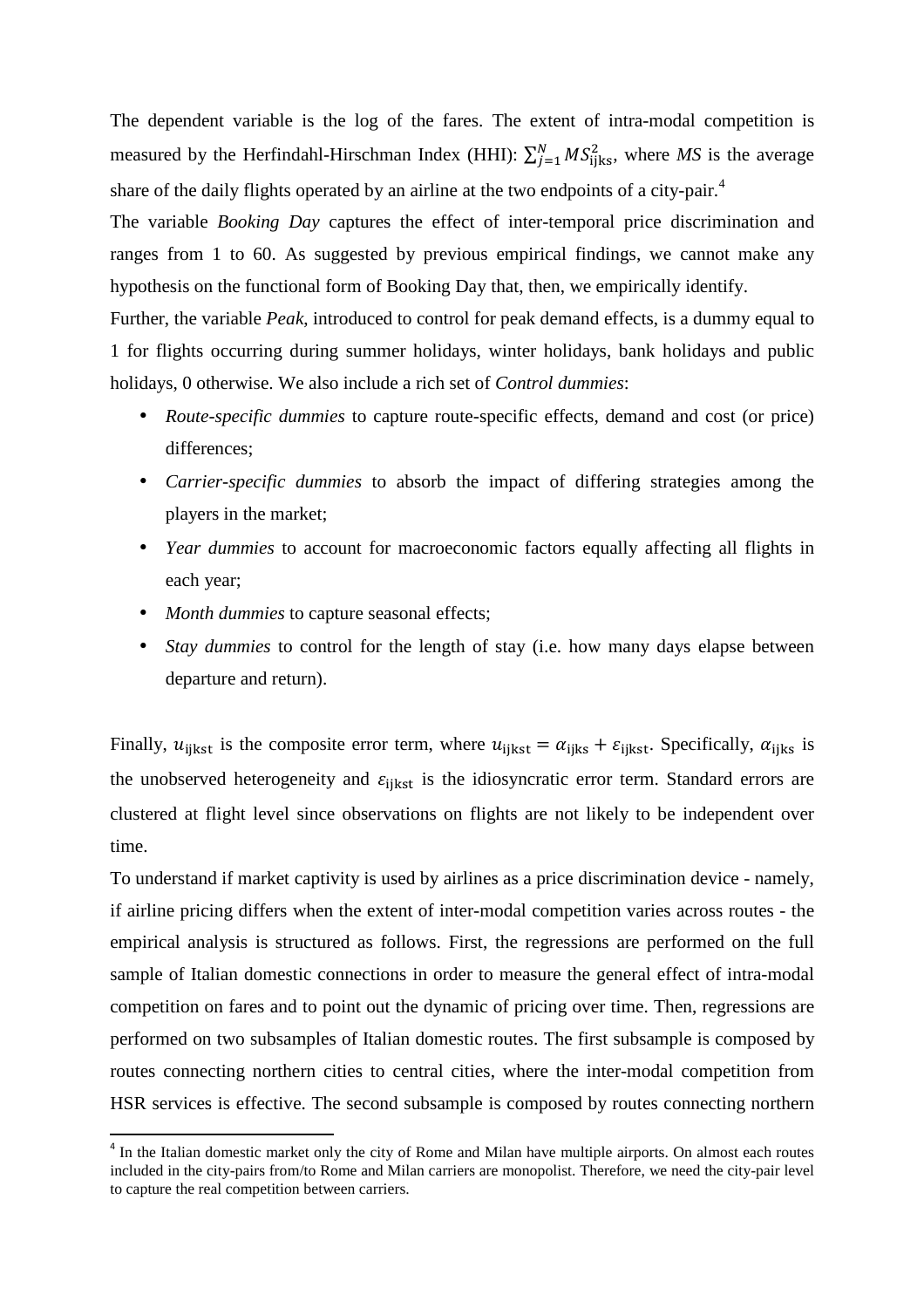and central cities to southern cities, where the inter-modal competition from HSR services is scanty or totally missing. In this way, we are able to measure differences between the average fare on connections with a different degree of captivity and to see whether the competitive pressure, exerted to a different extent by rail competitors across connections, shapes the intertemporal profile of fares.

The econometric issue arising in the estimation of equation (1) concerns the potential endogeneity of the HHI, since the other regressors are exogenous by construction. First, the possible endogeneity comes from the correlation with  $\alpha_{\text{iiks}}$  (omitted variables problem). We might use the fixed effects (or within group) estimator to get rid of the  $\alpha_{\text{iiks}}$ . However, fixed effects estimator does also eliminate all time-invariant variables. Instead, we want to obtain coefficients of time-invariant variables, thus the fixed effects estimator is not a solution. The choice should therefore fall on the random effects generalised least square estimator that to be consistent requires the strong assumption that the right-hand side variables are not correlated with the  $\alpha_{\text{iiks}}$ . We run the Hausman test of random versus fixed effects to test such assumption. If the test reject the null hypothesis of no correlation between regressors and  $\alpha_{iiks}$ , then we need to rely on instrumental variable estimation. Second, one might reasonably argue that market structure could be a function of the fares charged. In our model the HHI is potentially correlated with  $\varepsilon_{\text{iikst}}$ . To deal with both sources of endogeneity, we employ the generalised two stage least square (GLS-IV) estimator using the logarithm of the distance between the two route endpoint as instrument.<sup>5</sup>

## **4. Data collection**

 $\overline{a}$ 

Data on fares were collected to replicate real travellers' behaviour when making reservations. First, we identified plausible round-trips, then we retrieve data directly from airlines' website by simulating reservations.<sup>6</sup> We observed fares daily starting, generally, sixty booking days before departure. However, for some round-trip flights we have less than sixty observed fares, thus the panel is unbalanced. We define a dataset comprising 10789 observations on 214 round-trip flights from January 2011 to December 2012. Our sample includes 37 routes (see

<sup>&</sup>lt;sup>5</sup> The logarithm of the distance is a widely adopted instrument in the related literature. See, for instance, Borenstein (1989), Borenstein and Rose (1994) and Gerardi and Shapiro (2009).

<sup>&</sup>lt;sup>6</sup> We avoid any potential distortion on pricing strategies caused by online travel agencies that could set discounted fares.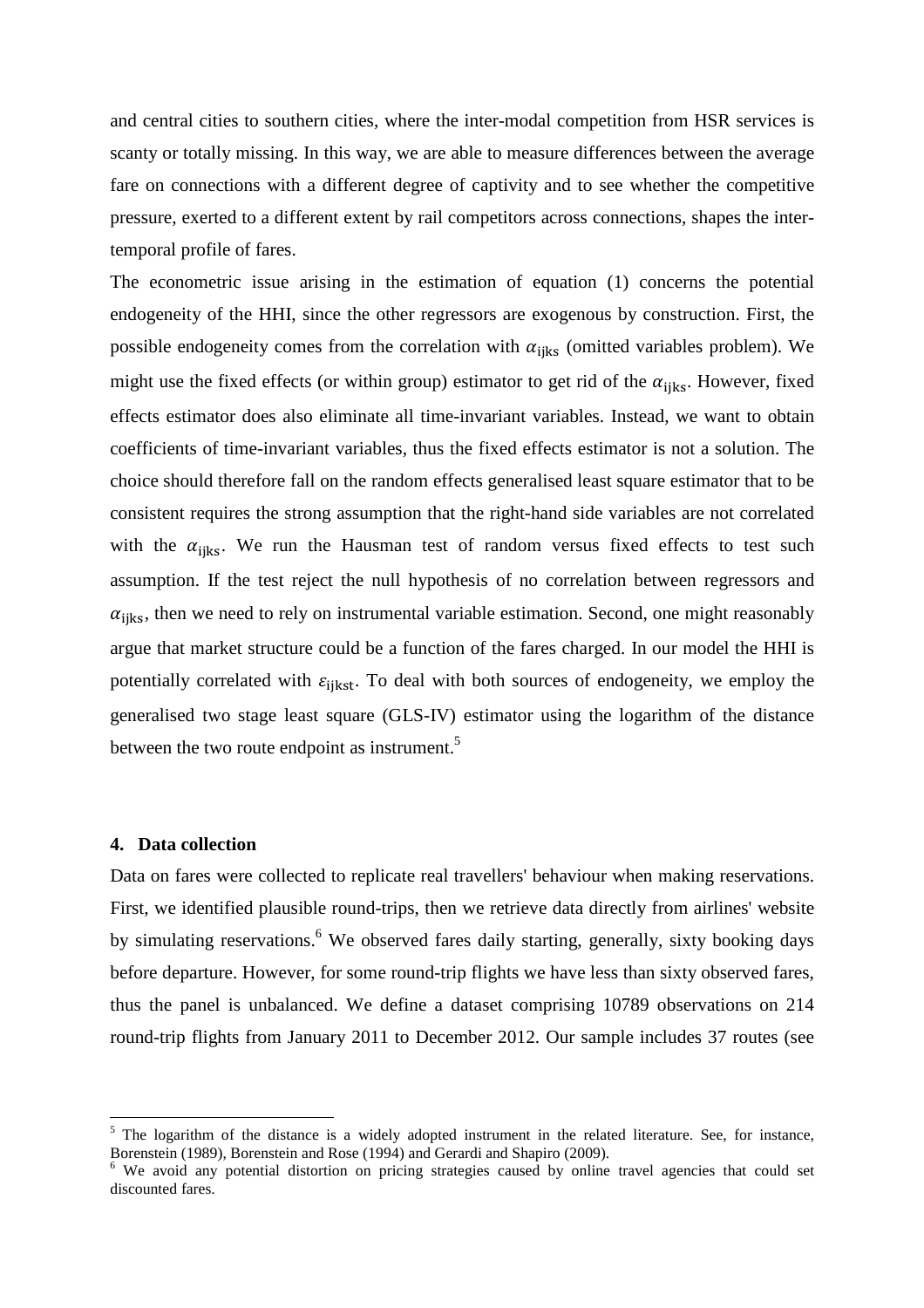Table 1 in appendix) and 9 airline companies<sup>7</sup>. Both FSCs and LCCs are considered; thus we chose the basic services (no add-ons) to make carriers' supply effectively comparable.

We simulate the purchase of round-trip tickets, which gives us several advantages. Firstly, we effectively replicate the consumer behaviour since travellers use to purchase round-trip tickets rather than one-way tickets.<sup>8</sup> In addition to that, we precisely recreate the market structure as we can clearly see if, for each round-trip flight, a given carrier is a feasible alternative for travellers and an effective competitor. The use of round-trip fares allows also to account for peak-periods and to verify if airlines adjust the pricing behaviour during phases of greater travel demand. Further, one-way ticket pricing differs depending on carrier type. For FSCs a round-trip fare is lower than sum of the correspondent two one-way fares. This pricing policy is not adopted by LCCs. To avoid distortions, previous contributions using one-way fares limit the empirical analysis to LCCs or to a few carriers. Instead, we do not encounter this problem and we are able to carry out a market analysis and compare pricing behaviour of all carrier types. In Table 2 we provide descriptive statistics.

| Table 2. Descriptive statistics. |       |         |          |       |        |  |  |  |  |
|----------------------------------|-------|---------|----------|-------|--------|--|--|--|--|
| Variables<br>Obs                 |       | Mean    | St. Dev. | Min   | Max    |  |  |  |  |
| All connections                  |       |         |          |       |        |  |  |  |  |
| Fares                            | 10789 | 157.944 | 94.035   | 19.98 | 718.41 |  |  |  |  |
| <b>HHI</b>                       | 10789 | 0.571   | 0.247    | 0.287 | 1      |  |  |  |  |
| North to Centre                  |       |         |          |       |        |  |  |  |  |
| Fares                            | 2811  | 126.236 | 75.690   | 19.98 | 631.96 |  |  |  |  |
| HHI                              | 2811  | 0.635   | 0.178    | 0.451 | 1      |  |  |  |  |
| North-Centre to South            |       |         |          |       |        |  |  |  |  |
| Fares                            | 7978  | 169.116 | 97.269   | 21.99 | 718.41 |  |  |  |  |
| <b>HHI</b>                       | 7978  | 0.548   | 0.263    | 0.287 |        |  |  |  |  |

It is worthwhile noting that the HHI is not very different between the two subsamples, while fares for *North-Centre to South* connections are, on average, 43 Euros higher than fares for *North to Centre* connections. This would suggest that the inter-modal competition is actually exerting a downward pressure on airfares as we have assumed.

 $\overline{a}$ 

<sup>&</sup>lt;sup>7</sup> Airitaly, Alitalia-Airone, BluExpress, EasyJet, Lufthansa, Meridiana, Ryanair, Volotea, Windjet.

 $8$  See, for instance, the analysis on airline travel demand carried out by Belobaba (1987).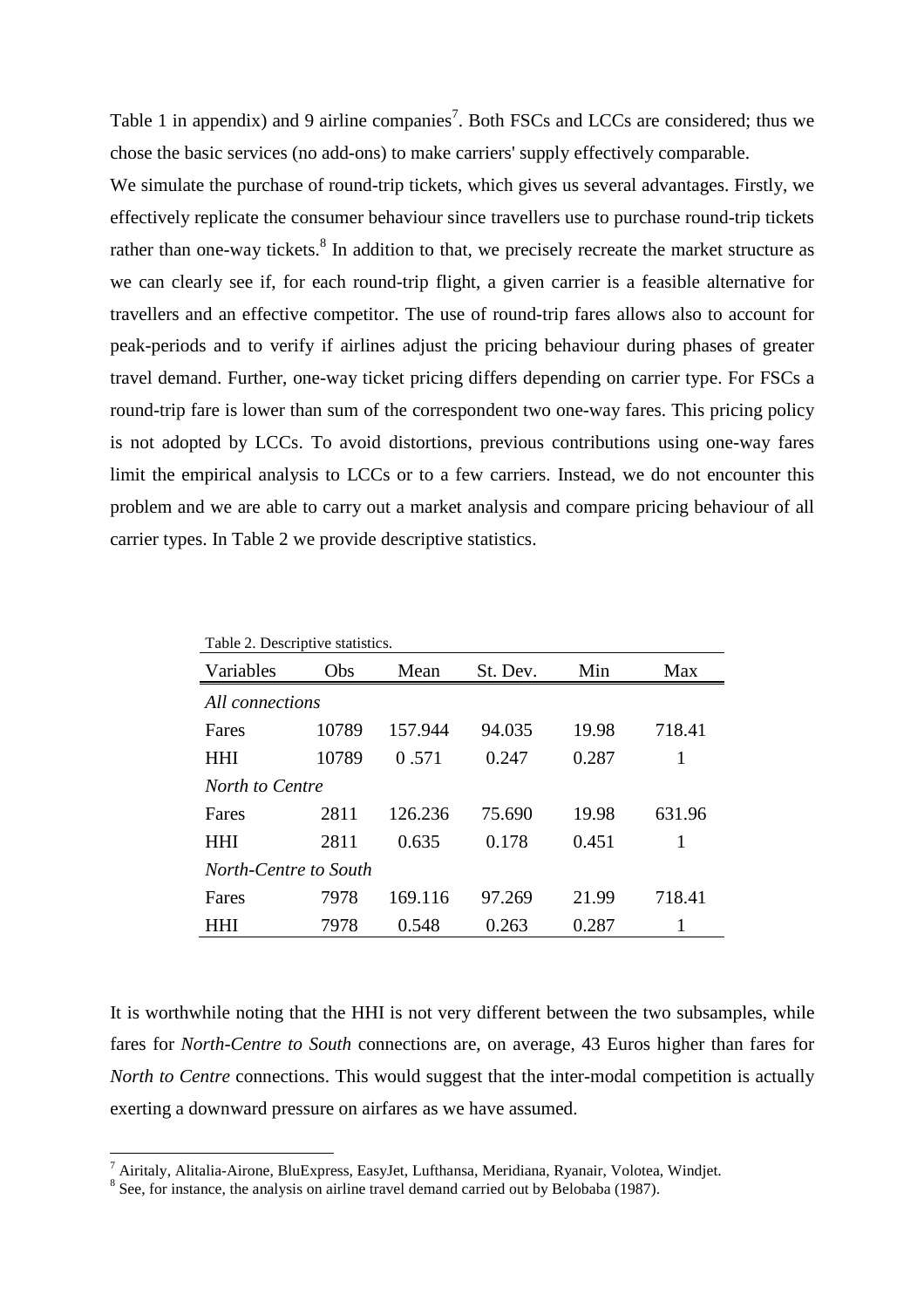# **5. Results**

The results of the Robust Hausman test $<sup>9</sup>$  lead to reject the null hypothesis that RE GLS</sup> estimator is consistent. As we stated in section 3, we want to estimate coefficients of timeinvariant variables, therefore we use the GLS-IV estimator which allow us to deal with both sources of potential endogeneity (omitted variables problem and simultaneity or reverse causality). The F-statistic is considerably larger than the rule of thumb value of 10, so the logarithm of distance does not seem to be a weak instruments.<sup>10</sup>

Table 4 shows the main results. The *HHI* has a positive and highly significant impact on fares. Holding constant other variables, 10% increase in *HHI* leads to 15.3% higher fares. This finding is consistent with previous contributions providing evidence that when the intramodal competition reduces and, then, the market power arises, carriers are induced to set higher fares.

However, the impact of intra-modal competition differs, varying the extent of inter-modal competition. Actually, 10% increase in *HHI* leads to 20% higher fares for *North to Centre*  connections and to 16% higher fares for *North-Centre to South* connections. Although coefficient size is greater for *North to Centre* connections, the total effect on fares is higher for *North-Centre to South* connections. Indeed, the average fare posted for *North to Centre* connections is equal to 126 Euros, while the average fare posted for *North-Centre to South* connections is equal to 169 Euros. Then, 10% increase in *HHI* allows carrier to increase the average fare of, roughly, 25 Euros for *North to Centre* connections and 27 Euros for North-Centre to South connections.

l

 $9^9$  Using the method of Wooldridge (2002), pp. 290-91.

<sup>&</sup>lt;sup>10</sup> A widely used rule of thumb suggested by Staiger and Stock (1997).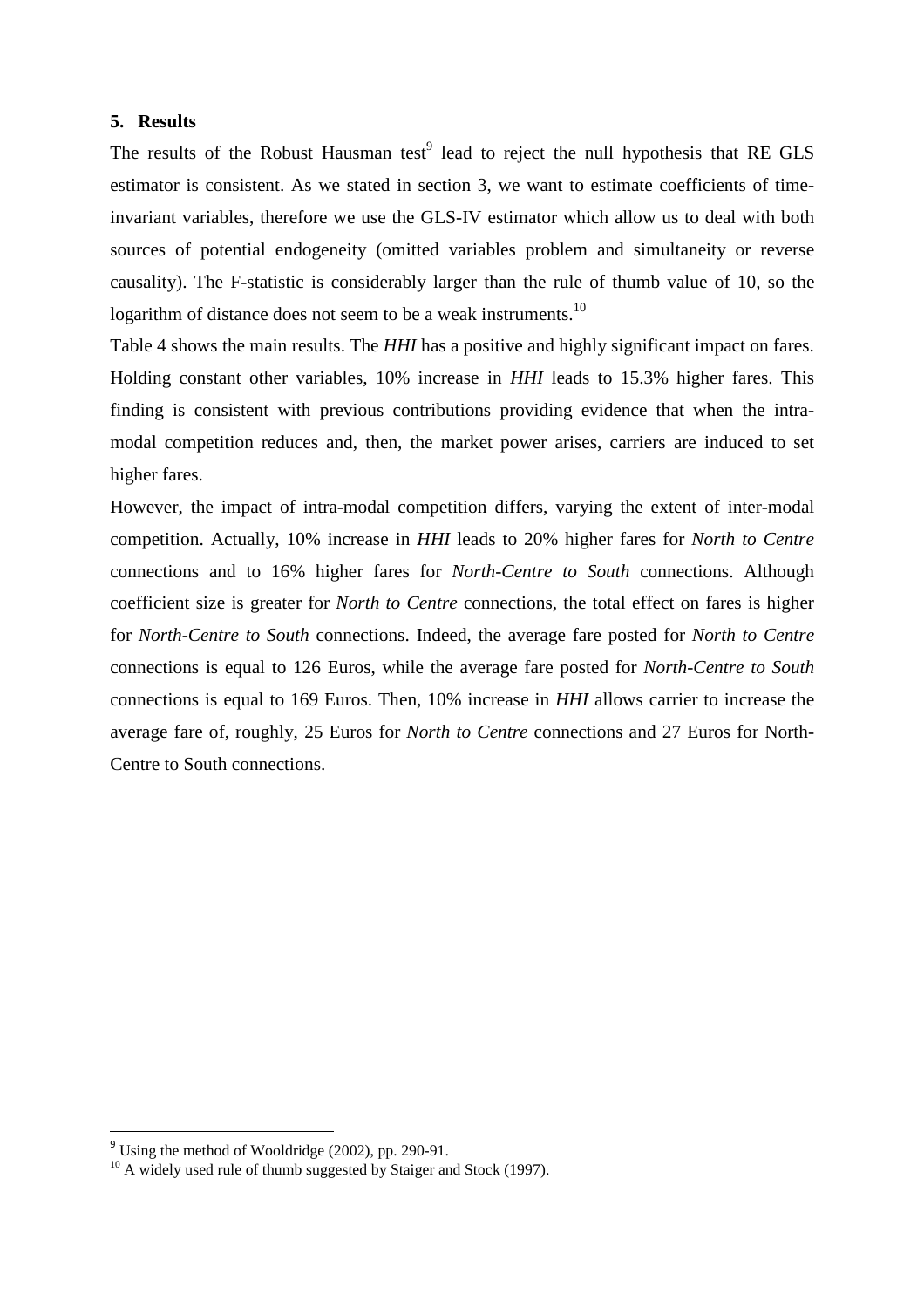|                                 | All          | North        | North-Centre |
|---------------------------------|--------------|--------------|--------------|
|                                 |              | to Centre    | to South     |
| HHI                             | $0.0153***$  | $0.0200$ *** | $0.0161***$  |
|                                 | (0.0029)     | (0.0049)     | (0.0028)     |
| <b>Booking Day</b>              | $-0.0361***$ | $-0.0436***$ | $-0.0336***$ |
|                                 | (0.0016)     | (0.0033)     | (0.0017)     |
| <b>Booking Day</b> <sup>2</sup> | $0.0004***$  | $0.0005***$  | $0.0003***$  |
|                                 | (0.0000)     | (0.0000)     | (0.0000)     |
| Peak                            | $0.5120***$  | $0.5322***$  | $0.5515***$  |
|                                 | (0.1142)     | (0.1087)     | (0.1083)     |
| <b>Observations</b>             | 10,789       | 2,811        | 7,978        |
| F-stat                          | 44.948       | 115.517      | 48.905       |

Table 3. Market captivity as a price discrimination device.

Standard errors (in parentheses) are clustered at flight level.

Control dummies are always included but not reported.

\*\*\* p<0.01, \*\* p<0.05, \* p<0.1.

Results seem to support our initial hypothesis that airlines do use the different degree of market captivity as a price discrimination device since they apply higher fares in market where the inter-modal competition is very limited and there are no effective alternative to airtransport.

As far as concern the inter-temporal price discrimination, we find out that fare inter-temporal profile is non-monotonic and it can be roughly approximated by a J-curve. *Booking Day* has a negative and significant coefficient, suggesting that fares posted the day before are lower. However, the coefficient of *Booking Day*² is positive and highly significant meaning that fares for very early purchasers are higher than those posted the day after. Basically, *Booking Day* has a negative effect of fares until the turning point is reached. Beyond that day, it has a positive impact on fares.

In the non-linear case, the marginal effect of Booking Day on fares is dependent on the level of *Booking Day*:  $\frac{\partial (P_{ijks})}{\partial \text{Booking Day}_t} = -\gamma_1 + 2 * \gamma_2 \text{Bookind Day}_t$ , where  $\gamma_1$  indicates the coefficient of *Booking Day* and  $\gamma_2$  indicates the coefficient of the variable *Booking Day*<sup>2</sup>. In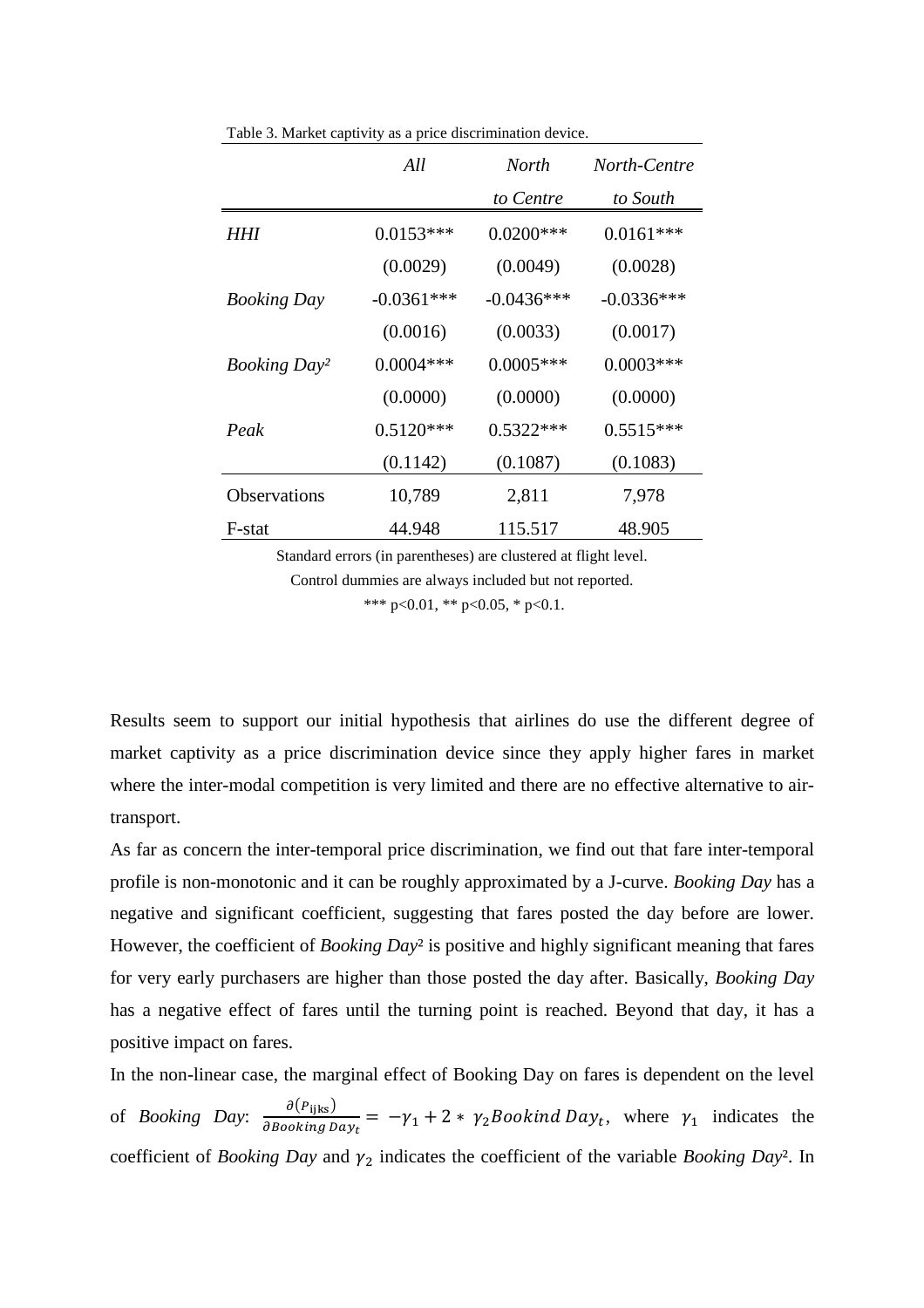Table 4 we report the marginal effect computed for given values of *Booking Day* which indicates how fares vary with respect to fares posted a day early. Overall, the minimum occurs in the interval 49th-46th days before departure.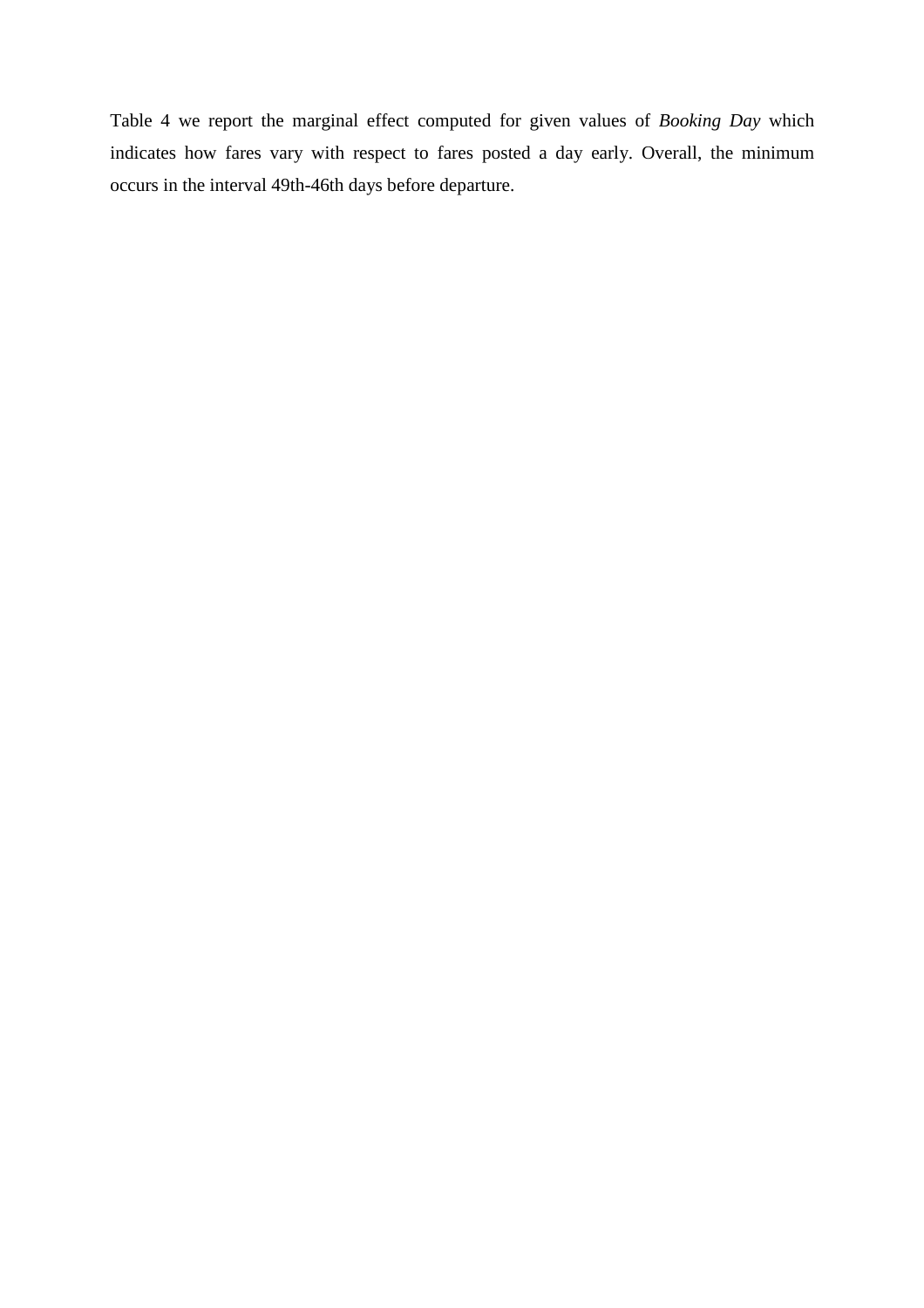|                |              | All<br>North-Centre to South<br>North to Centre |             |           |              |           |             |                |              |           |              |
|----------------|--------------|-------------------------------------------------|-------------|-----------|--------------|-----------|-------------|----------------|--------------|-----------|--------------|
| <b>BD</b>      | <b>ME</b>    | BD                                              | <b>ME</b>   | <b>BD</b> | <b>ME</b>    | <b>BD</b> | <b>ME</b>   | <b>BD</b>      | <b>ME</b>    | <b>BD</b> | <b>ME</b>    |
| 5 <sup>5</sup> | $-0.0323***$ | 45                                              | $-0.0018**$ | 5         | $-0.0384***$ | 45        | $0.0036**$  | 5 <sup>5</sup> | $-0.0303***$ | 45        | $-0.0037***$ |
|                | (0.0014)     |                                                 | (0.0008)    |           | (0.0028)     |           | (0.0014)    |                | (0.0015)     |           | (0.0009)     |
| 10             | $-0.0285***$ | 46                                              | $-0.0010$   | 10        | $-0.0331***$ | 46        | $0.0047***$ | 10             | $-0.0270***$ | 46        | $-0.0031***$ |
|                | (0.0012)     |                                                 | (0.0008)    |           | (0.0024)     |           | (0.0015)    |                | (0.0012)     |           | (0.0009)     |
| 15             | $-0.0247***$ | 47                                              | $-0.0003$   | 15        | $-0.0279***$ | 47        | $0.0057***$ | 15             | $-0.0237***$ | 47        | $-0.0024**$  |
|                | (0.0009)     |                                                 | (0.0009)    |           | (0.0020)     |           | (0.0016)    |                | (0.0010)     |           | (0.0010)     |
| 20             | $-0.0209***$ | 48                                              | 0.0005      | 20        | $-0.0226***$ | 48        | $0.0068***$ | 20             | $-0.0203***$ | 48        | $-0.0017*$   |
|                | (0.0007)     |                                                 | (0.0009)    |           | (0.0016)     |           | (0.0017)    |                | (0.0008)     |           | (0.0010)     |
| 25             | $-0.0171***$ | 49                                              | 0.0013      | 25        | $-0.0174***$ | 49        | $0.0078***$ | 25             | $-0.0170***$ | 49        | $-0.0011$    |
|                | (0.0006)     |                                                 | (0.0009)    |           | (0.0012)     |           | (0.0018)    |                | (0.0007)     |           | (0.0011)     |
| 30             | $-0.0132***$ | 50                                              | $0.0020**$  | 30        | $-0.0121***$ | 50        | $0.0089***$ | 30             | $-0.0137***$ | 50        | $-0.0004$    |
|                | (0.0005)     |                                                 | (0.0010)    |           | (0.0010)     |           | (0.0018)    |                | (0.0006)     |           | (0.0011)     |
| 35             | $-0.0094***$ | 51                                              | $0.0028***$ | 35        | $-0.0069***$ | 51        | $0.0110***$ | 35             | $-0.0104$    | 51        | 0.0003       |
|                | (0.0005)     |                                                 | (0.0010)    |           | (0.0009)     |           | (0.0020)    |                | (0.0006)     |           | (0.0012)     |
| 40             | $-0.0056***$ | 52                                              | $0.0036***$ | 40        | $-0.0016$    | 52        | $0.0120***$ | 40             | $-0.0070$    | 52        | 0.0009       |
|                | (0.0006)     |                                                 | (0.0011)    |           | (0.0011)     |           | (0.0021)    |                | (0.0007)     |           | (0.0012)     |
| 41             | $-0.0048***$ | 53                                              | $0.0043***$ | 41        | $-0.0006$    | 53        | $0.0131***$ | 41             | $-0.0064***$ | 53        | 0.0016       |
|                | (0.0007)     |                                                 | (0.0011)    |           | (0.0012)     |           | (0.0021)    |                | (0.0008)     |           | (0.0012)     |
| 42             | $-0.0041***$ | 54                                              | $0.0051***$ | 42        | 0.0005       | 54        | $0.0141***$ | 42             | $-0.0057***$ | 54        | $0.0022*$    |
|                | (0.0007)     |                                                 | (0.0012)    |           | (0.0012)     |           | (0.0023)    |                | (0.0008)     |           | (0.0013)     |
| 43             | $-0.0033***$ | 55                                              | $0.0058***$ | 43        | 0.0015       | 55        | $0.0194***$ | 43             | $-0.0050***$ | 55        | $0.0029**$   |
|                | (0.0007)     |                                                 | (0.0012)    |           | (0.0013)     |           | (0.0027)    |                | (0.0008)     |           | (0.0013)     |
| 44             | $-0.0026***$ | 60                                              | $0.0097***$ | 44        | $0.0026*$    | 60        | $0.0194***$ | 44             | $-0.0044***$ | 60        | $0.0063***$  |
|                | (0.0008)     |                                                 | (0.0014)    |           | (0.0014)     |           | (0.0027)    |                | (0.0009)     |           | (0.0016)     |

Table 4. The marginal effect (ME) of Booking Day (BD) on fares.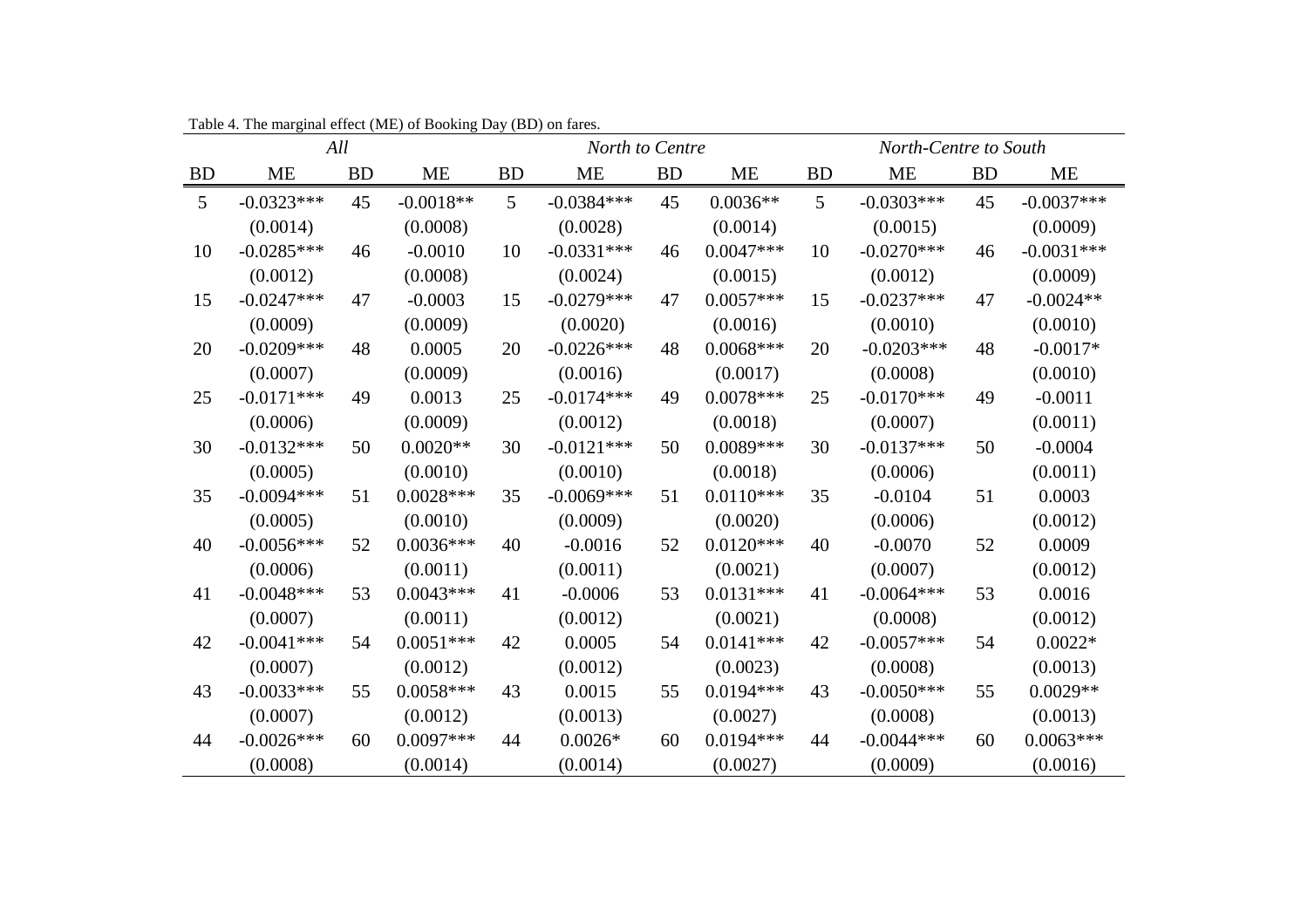The non-monotonic inter-temporal profile of fares has received various interpretations in the literature. Gaggero (2010) suggests that it reflects a pattern opposite to that of travellers' demand elasticity. Bilotkach et (2012) provide evidence that a fare drop is an indication that the actual demand is not as expected, therefore it responds to the need of raising the load factor. Bergantino and Capozza (2012) claim that, on the one hand, it would be the evidence that airlines exploit consumer bounded rationality. They argue that a common wisdom among travellers is "the later you buy, the more you pay the ticket", thus price sensitive consumers tend to buy in advance. Airlines, aware of this, can extract a greater surplus by posting moderately higher fares for very-early purchasers that will buy tickets believing to pay the cheapest fares. On the other hand, a higher fare for very-early purchasers can be considered as a fee for risk-aversion. We share these explanations and we believe that the non-monotonic inter-temporal profile of fares might be the results of these elements. Moreover, we add further evidence as we find differences among connections in the price dynamic over time. The minimum of the curve shifts on the right for *North to Centre* connections (43th-40th days before departure), while it shifts on the left for *North-Centre to South* connections (53th-49th days before departure). Basically, there is more than one week difference, meaning that the decreasing part of fare inter-temporal profile is shorter for connections with no alternative to air-transport. The marginal effects are also higher for *North to Centre connections*, then the Jcurve appear to be more pronounced when the inter-modal competition is effective, while it is more flat for *North-Centre to South* connections. The inter-modal competition is able to influence also the distribution of prices over time.

Finally, the coefficient of *Peak* is positive and significant, as expected. During peak-periods airlines exploit the greater travel demand and set, roughly, 50% higher fares than off-peak periods. This finding is very similar across regressions in term of coefficients size. However, the average fare is higher for *North-Centre to South*, thus implying that the absolute effect is higher for market with a captive demand.

#### **6. Conclusions**

In this paper we study airline pricing for short-haul flights taking into account *all* the competitive forces acting in the market: the intra-modal competition, the inter-modal competition and the competition of airlines with themselves. The most relevant contribution of our work is to understand if, and to what extent, airlines use market captivity as a price discrimination device.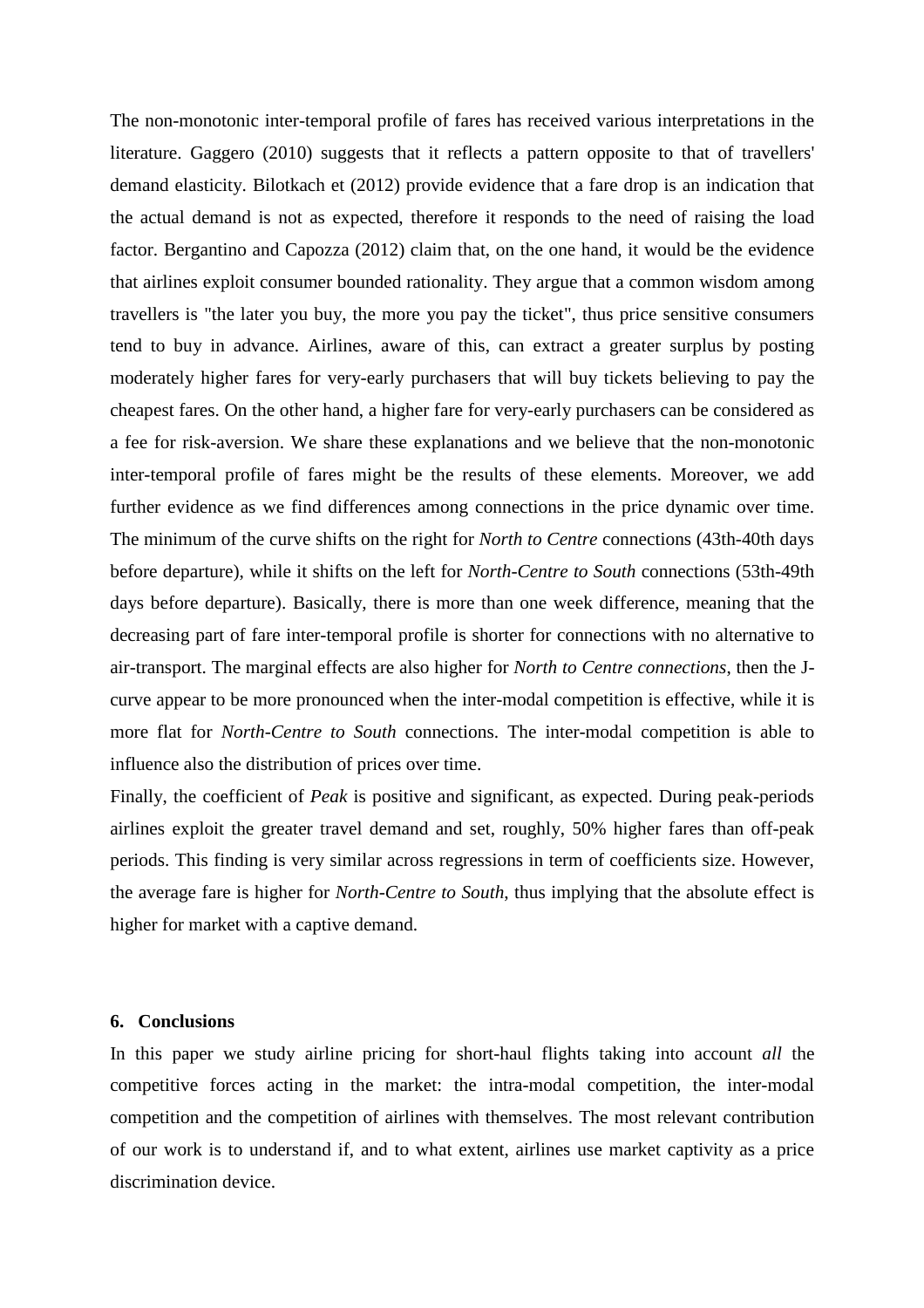We explore on the Italian passenger market as it is particularly fit to test the research question we posed, given the heterogeneity with respect to the inter-modal competition level. First, we focus on the entire sample of Italian domestic connections in order to measure the general effect of intra-modal competition on fares and to point out the dynamic of pricing over time. Then, we restrict the focus to routes connecting northern cities to central cities, where the inter-modal competition from HSR services is effective and to routes connecting northern and central cities to southern cities, where the inter-modal competition from HSR services is scanty. In this way, we are able to measure differences between the average fare on connections with a different degree of captivity and to see whether the competitive pressure, exerted to a different extent by rail competitors across connections, shapes the inter-temporal profile of fares.

Our results on the effect of intra-modal competition on fares are consistent with previous contributions since we provide evidence that when the intra-modal competition on a city-pair increase, carriers loose market power and are induced to post lower fares. The effect is, however, heterogeneous across routes. Indeed, airlines are found to exploit the different degree of market captivity since fares for connections where the inter-modal competition is very limited are higher than fares for connection where the inter-modal competition is effective.

Moreover, we find out that the inter-temporal profile of fares approximates a J-curve which is, however, shaped by the level of inter-modal competition. Indeed the J-curve is more pronounced and its minimum shifts on the right for connections where there is an effective inter-modal competition, while it is more flat and its minimum shifts on the left for connections with no alternative to air-transport. These findings would suggest that the intermodal competition forces airlines to keep prices decreasing for a longer period, thus exerting a downward pressure on fares in terms of both average fares and inter-temporal dynamics.

This results are definitely relevant in terms of implications for investment policy and evaluation strategies for transportation infrastructures. Our study points out the indirect benefits of these investments through downward pressures on competing airline fares, which should be embedded in the cost-benefit analysis of high speed networks' investments.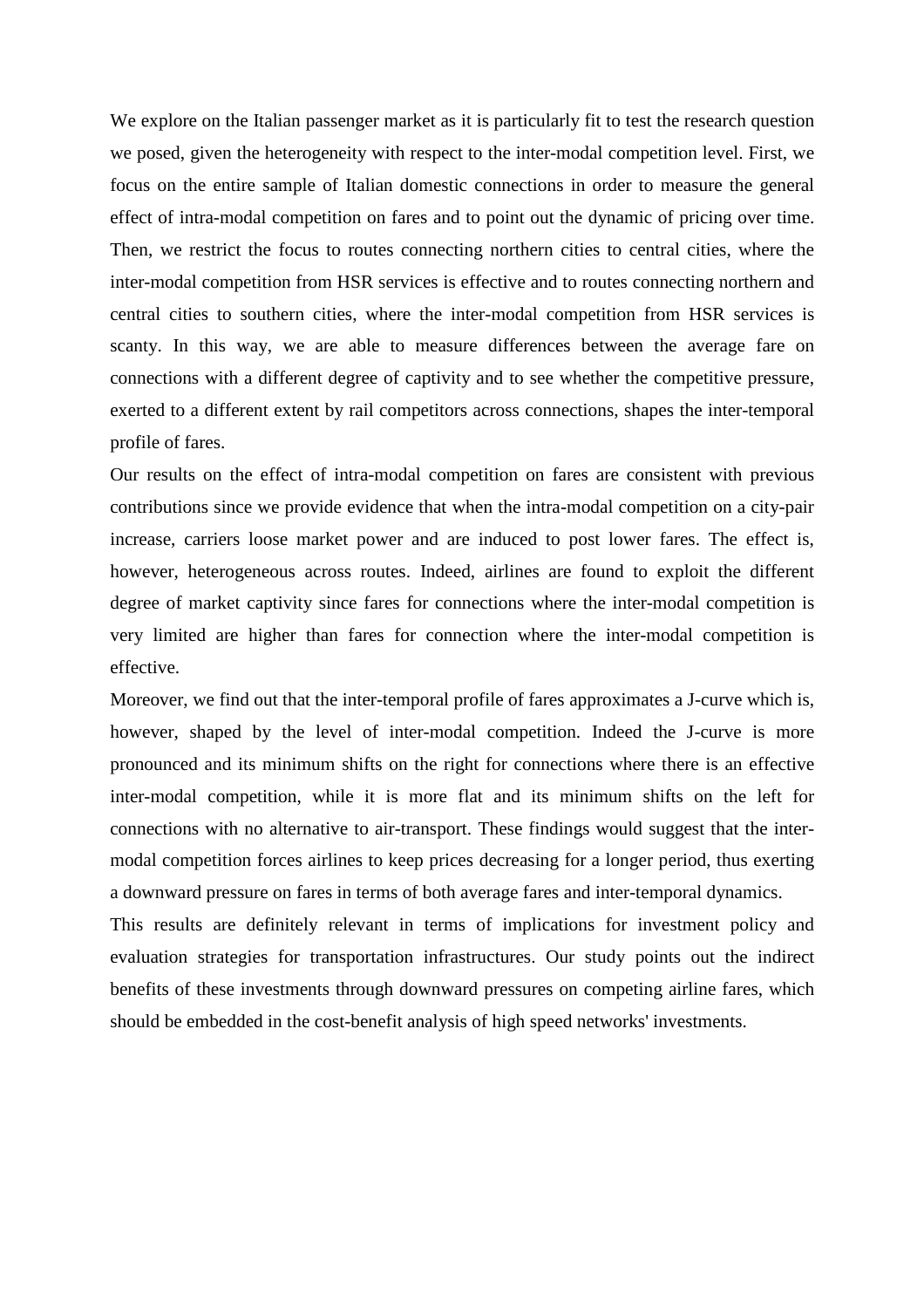## **References**

- 1. Abrate, G., Fraquelli, G., Viglia, G. (2010). Dynamic pricing strategies and customer heterogeneity: the case of European hotels. HERMES Working Paper, 10-7.
- 2. Alderighi, M., Piga, C.A. (2010). On-line Booking and Revenue Management: Evidence from a Low-Cost Airline. Review of Economic Analysis, 2(3): 272-286.
- 3. Alves, C.F., Barbot, C. (2009). Price Discrimination Strategies of Low-Cost Carriers. Journal of Transport Economics and Policy, 43(3): 345-363.
- 4. Bachis, E., Piga, C.A. (2007a). Hub Premium, Airport Dominance and Market Power in the European Airline Industry. Discussion Paper Series 2007\_11, Department of Economics, Loughborough University.
- 5. Bachis, E., Piga, C.A. (2007b). Pricing strategies by European traditional and low cost airlines. Or, when is it the best time to book on line?. in Darin Lee (ed.), Advances in Airline Economics, Volume 2: The Economics of Airline Institutions, Operations and Marketing, Elsevier: Amsterdam, ch. 10, 319-344.
- 6. Belobaba, P. P. (1987). Air travel demand and airline seat inventory management. Flight Transportation Laboratory Report R87-7. Cambridge, MA: The Massachusetts Institute of Technology.
- 7. Behrens, C., Pels, E. (2012). Intermodal Competition in The London-Paris Passenger Market: High-Speed Rail and Air Transport. Journal of Urban Economics, 71(3): 278-288.
- 8. Bergantino, A. S., Capozza, C. (2012). Airline Pricing Behaviour Under Limited Intermodal Competition. SIET Working Paper (forthcoming on *Economic Inquiry*).
- 9. Bilotkach, V., Gaggero, A.A., Piga, C.A. (2012). Airline Pricing under Different Market Conditions: Evidence from European Low-Cost Carriers. Discussion Paper Series 2012\_01, Department of Economics, Loughborough University.
- 10. Borenstein, S. (1989). Hubs and High Fares: Dominance and Market Power in the U.S. Airline Industry. The RAND Journal of Economics, 20(3): 344-365.
- 11. Borenstein, S., Rose, N.L. (1994). Competition and price dispersion in the US airline industry. The Journal of Political Economy, 102(4): 653-683.
- 12. Brueckner, J.K., Lee, D., Singer, E.S. (2013). Airline competition and domestic US airfares: A comprehensive reappraisal. Economics of Transportation, 2(1): 1-17.
- 13. Carlsson, F. (2004). Prices and Departures in European Domestic Aviation Markets. Review of Industrial Organization: 24(1): 37-49.
- 14. Evans, W.N., Kessides, J.N. (1993). Localised Market Power in the U.S. Airline Industry. Review of Economics & Statistics, 75(1): 66-75.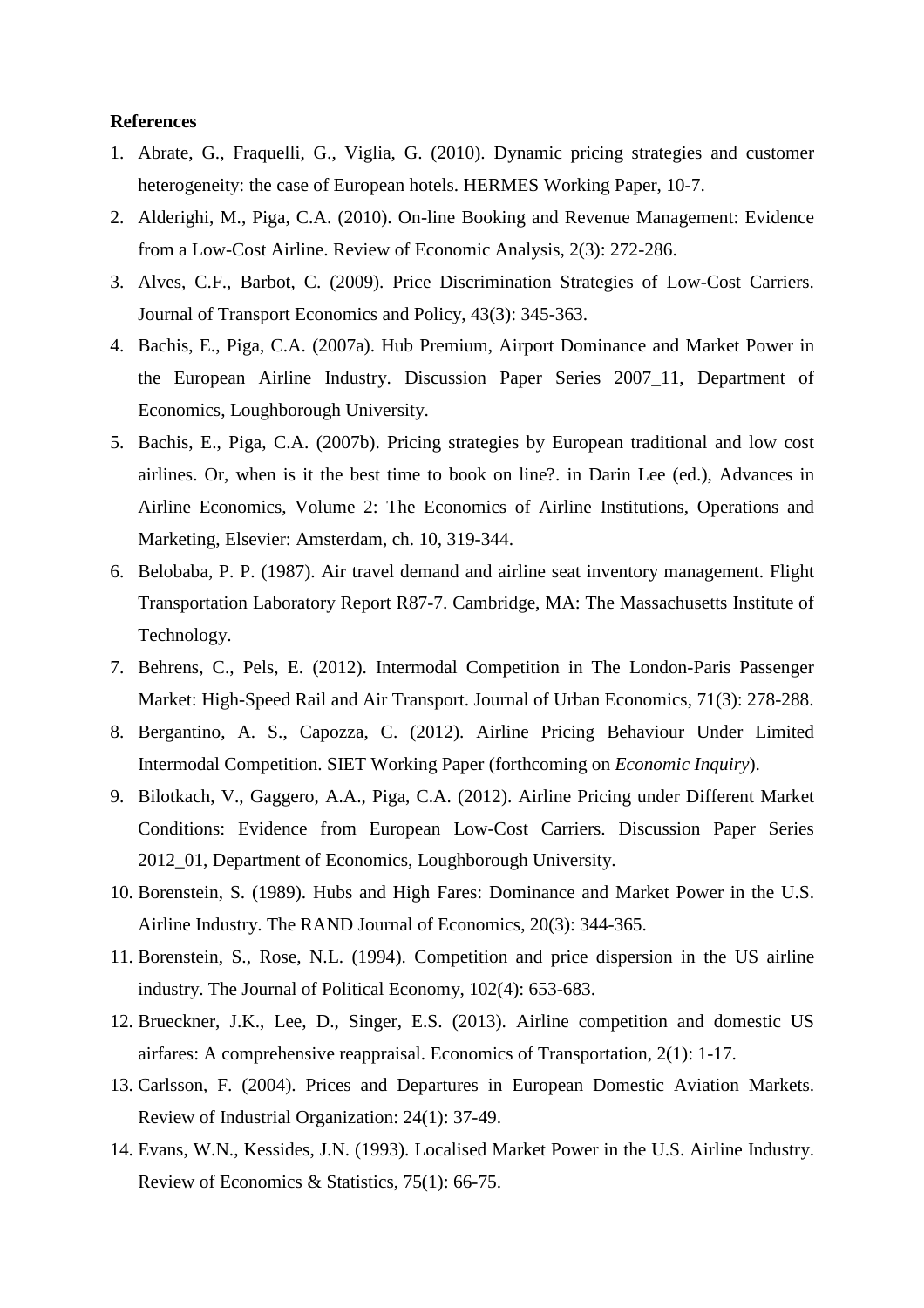- 15. Gaggero, A.A. (2010). Airline Pricing and Competition: the J-curve of airline fares. LAP Lambert Academic Publishing.
- 16. Gaggero, A.A., Piga, C.A. (2010). Airline competition in the British Isles. Transportation Research Part E, 46(2): 270-279.
- 17. Gale, I.L. (1993). Price Dispersion in a Market with Advance-Purchases. Review of Industrial Organization, 8(4): 451-464.
- 18. Gale, I.L., Holmes, T.J. (1992). The efficiency of advance-purchase discounts in the presence of aggregate demand uncertainty. International Journal of Industrial Organization, 10(3): 413-437.
- 19. Gerardi, K., Shapiro A. (2009). Does Competition Reduce Price Dispersion? New Evidence From the Airline Industry. Journal of Political Economy, 117(1): 1-37.
- 20. Giaume, S., Guillou, S. (2004). Price discrimination and concentration in European airline markets. Journal of Air Transport Management, 10(5): 305-310.
- 21. Jiménez, J.L., Betancor, O. (2012). When trains go faster than planes: The strategic reaction of airlines in Spain. Transport Policy, 23: 34-41.
- 22. Lofgren, K.G. (1971). The theory of intertemporal price discrimination. An outline. Swedish Journal of Economics, 73(3): 333-343.
- 23. Möller, M. and Watanabe, M. (2010). Advance Purchase Discounts Versus Clearance Sales. The Economic Journal, 120(549): 1125-1148.
- 24. McAfee R.P., te Velde, V. (2006). Dynamic Pricing in the Airline industry. Handbook on Economics and Information Systems, Ed: T.J. Hendershott, Elsevier, Handbooks in Information Systems, Volume I.
- 25. Steer Davies Gleave. (2006). Air and rail competition and complementarity. Case study report prepared for European Commission DG Energy and Transport.
- 26. Staiger, D., Stock, J. H. (1997). Instrumental Variables Regression with Weak Instruments. Econometrica, 65(3): 557-586.
- 27. Stokey, N. (1979). Intertemporal price discrimination. Quarterly Journal of Economics 93(3): 355-371.
- 28. Wooldridge, J. M. (2002). Econometric Analysis of Cross Section and Panel Data. Cambridge, MA: The MIT Press.
- 29. Yang, H., Zhang, A. Effects of high-speed rail and air transport competition on prices, profits and welfare. Transportation Research Part B, 46 (10): 1322-1333.